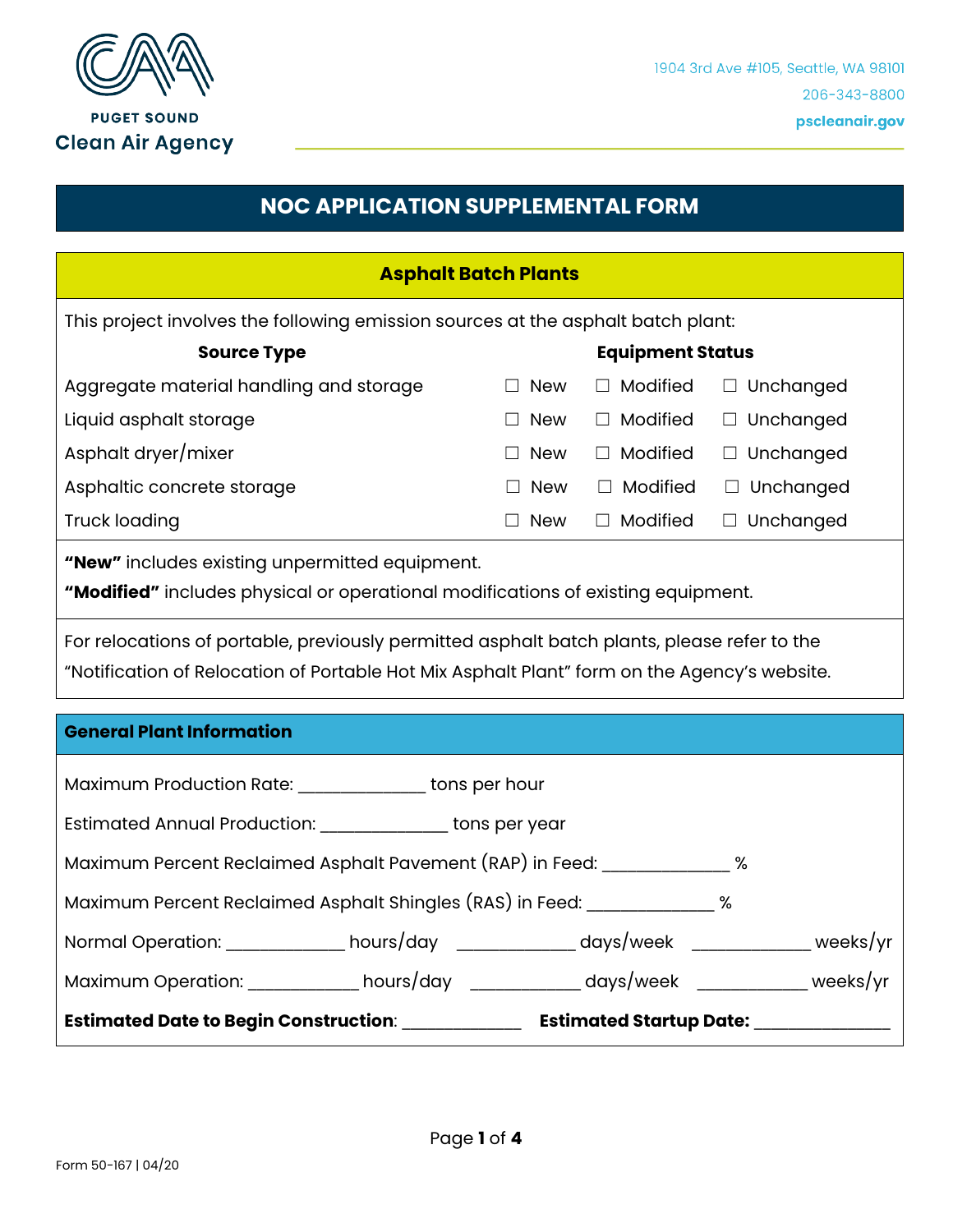| <b>Aggregate Material Handling and Storage</b>                                                                                                                                                                                      |                                |  |                                          |                                     |                               |                                                                                                               |
|-------------------------------------------------------------------------------------------------------------------------------------------------------------------------------------------------------------------------------------|--------------------------------|--|------------------------------------------|-------------------------------------|-------------------------------|---------------------------------------------------------------------------------------------------------------|
|                                                                                                                                                                                                                                     | <b>Conveyors:</b>              |  |                                          |                                     |                               |                                                                                                               |
|                                                                                                                                                                                                                                     | <b>Material Type</b>           |  | Number of<br><b>Conveyors</b>            | Max. Throughput<br>of each (ton/hr) |                               | <b>Measures Used to Control Fugitive Dust Emissions</b>                                                       |
|                                                                                                                                                                                                                                     |                                |  |                                          |                                     |                               |                                                                                                               |
|                                                                                                                                                                                                                                     |                                |  |                                          |                                     |                               |                                                                                                               |
|                                                                                                                                                                                                                                     |                                |  |                                          |                                     |                               |                                                                                                               |
|                                                                                                                                                                                                                                     | <b>Storage Piles:</b>          |  |                                          |                                     |                               |                                                                                                               |
|                                                                                                                                                                                                                                     | <b>Material Type</b>           |  | <b>Number of</b><br><b>Storage Piles</b> | Max. Capacity of<br>each (tons)     |                               | <b>Measures Used to Control Fugitive Dust Emissions</b>                                                       |
|                                                                                                                                                                                                                                     |                                |  |                                          |                                     |                               |                                                                                                               |
|                                                                                                                                                                                                                                     |                                |  |                                          |                                     |                               |                                                                                                               |
|                                                                                                                                                                                                                                     |                                |  |                                          |                                     |                               |                                                                                                               |
|                                                                                                                                                                                                                                     | RAP crusher onsite? □ Yes □ No |  |                                          |                                     |                               |                                                                                                               |
| If yes, provide the following:                                                                                                                                                                                                      |                                |  |                                          |                                     |                               |                                                                                                               |
| Model: <b>Model</b> Service and Service and Service and Service and Service and Service and Service and Service and Service and Service and Service and Service and Service and Service and Service and Service and Service and Ser |                                |  |                                          |                                     |                               |                                                                                                               |
| Max. Capacity: ______________ tons/hr                                                                                                                                                                                               |                                |  |                                          |                                     |                               |                                                                                                               |
| Estimated Annual Throughput: ____________ tons per year                                                                                                                                                                             |                                |  |                                          |                                     |                               |                                                                                                               |
|                                                                                                                                                                                                                                     |                                |  |                                          |                                     |                               |                                                                                                               |
| <b>Liquid Asphalt Storage</b>                                                                                                                                                                                                       |                                |  |                                          |                                     |                               |                                                                                                               |
| Liquid Asphalt Storage Tanks (attach a separate list if additional space is needed):                                                                                                                                                |                                |  |                                          |                                     |                               |                                                                                                               |
| Tank<br>No.                                                                                                                                                                                                                         | Capacity<br>(gal)              |  | <b>Manufacturer &amp; Model</b>          |                                     | <b>Storage</b><br>Temp $(°F)$ | <b>Measures Used to Control VOC/Odor Emissions</b><br>(include manufacturer/model for add-on control devices) |

| Liquid asphalt storage tank heater onsite? $\Box$ Yes $\Box$ No                                                 |  |  |  |  |
|-----------------------------------------------------------------------------------------------------------------|--|--|--|--|
| If yes, provide the following:                                                                                  |  |  |  |  |
| Manufacturer: with a state of the state of the state of the state of the state of the state of the state of the |  |  |  |  |
| Max. Capacity: _____________ MMBtu/hr                                                                           |  |  |  |  |
| Type of Fuel: □ Natural Gas □ Ultra-Low Sulfur Diesel □ Other: _________                                        |  |  |  |  |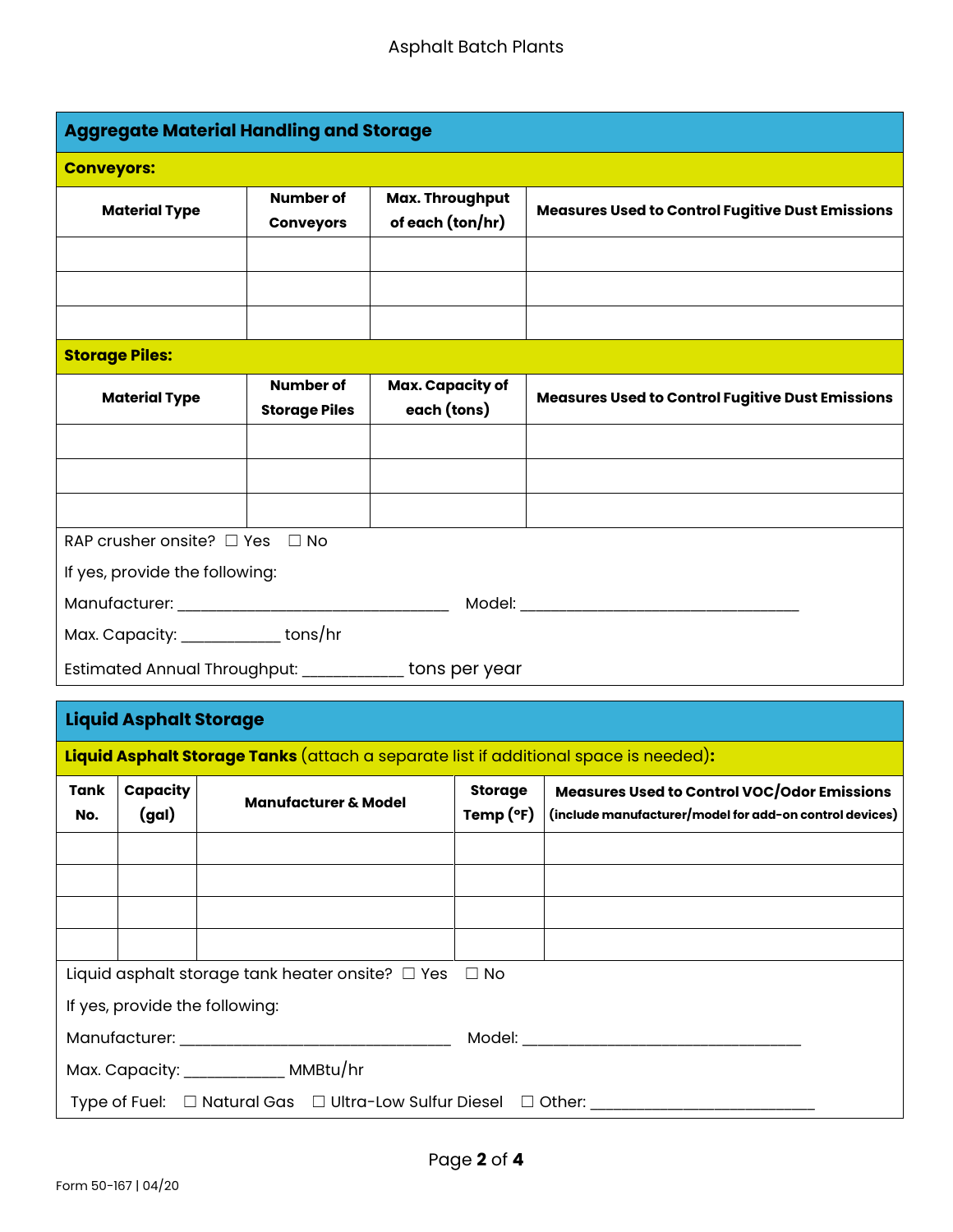### Asphalt Batch Plants

| <b>Asphalt Dryer/Mixer</b>                                                                           |                                                       |  |  |  |
|------------------------------------------------------------------------------------------------------|-------------------------------------------------------|--|--|--|
| <b>Plant Type:</b>                                                                                   |                                                       |  |  |  |
| $\Box$ Batch mix (pug mill)                                                                          |                                                       |  |  |  |
| $\Box$ Continuous mix (mix outside dryer drum)                                                       |                                                       |  |  |  |
| $\Box$ Parallel flow drum mix                                                                        |                                                       |  |  |  |
| $\Box$ Counterflow drum mix                                                                          |                                                       |  |  |  |
|                                                                                                      |                                                       |  |  |  |
|                                                                                                      |                                                       |  |  |  |
| <b>Burner Information:</b>                                                                           |                                                       |  |  |  |
| Max. Heat Input Rating: _______________ MMBtu/hr                                                     |                                                       |  |  |  |
| Type of Fuel: □ Natural Gas □ Ultra-Low Sulfur Diesel □ Other: _________________                     |                                                       |  |  |  |
| Maximum $NO_x$ Emissions: ________________ ppm or $Ib/hr$                                            |                                                       |  |  |  |
| Maximum CO Emissions: ________________ ppm or lb/hr                                                  |                                                       |  |  |  |
| Emission Controls (check all that apply and attach applicable Agency specific control device forms): |                                                       |  |  |  |
| $\Box$ Low NO <sub>x</sub> Burner                                                                    |                                                       |  |  |  |
| <b>Baghouse</b><br>$\Box$                                                                            |                                                       |  |  |  |
| $\Box$ Wet Scrubber                                                                                  |                                                       |  |  |  |
|                                                                                                      |                                                       |  |  |  |
| Control Device Manufacturer:                                                                         |                                                       |  |  |  |
| <b>Stack Parameters:</b>                                                                             | <b>Building Dimensions of Project Location:</b>       |  |  |  |
| Stack diameter: ________ inches                                                                      | Building Height (highest point of roof) __________ ft |  |  |  |
| Stack height above ground: _________ feet                                                            | Building Width _________ft                            |  |  |  |
| Exhaust Flow Rate: __________ acfm                                                                   | Building Length __________ft                          |  |  |  |
| Exhaust Temperature: __________ °F                                                                   |                                                       |  |  |  |
| Vertical and Unobstructed Exhaust?                                                                   |                                                       |  |  |  |
| $\Box Y$ es $\Box$ No                                                                                |                                                       |  |  |  |